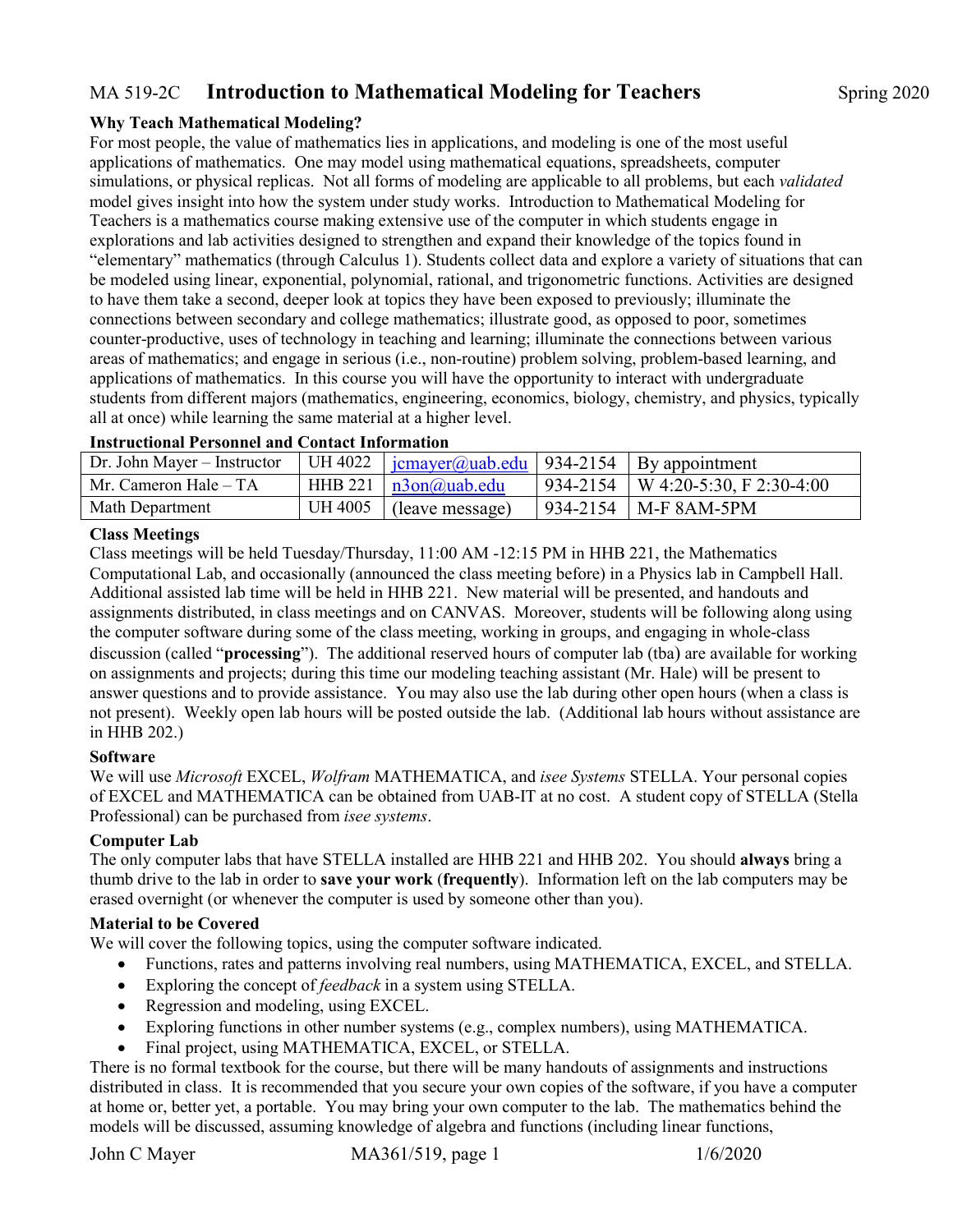polynomials, rational functions, and exponential functions), differential calculus (limits, derivatives as rates of change, and linear approximation), and the definition and interpretation of the integral (as an accumulator and as area under a curve).

**Assignments.** This is an inquiry-based course. Therefore, nearly all assignments will begin in class with you working with other students in a group. Groups are assigned by the instructor. Between one class and the next there will always be an assignment to be done before the next class. This component of your grade will count 120 points. You may discuss assignments with other students in the class, as well as with the instructional personnel. You are responsible for learning the material, and you will be expected to perform on your own, particularly on tests and the final project, described below. You will have the opportunity to present your work or that of your group in class as part of participation in processing (see below).

**Course Grades.** Students earn their grade in the course as determined in the tables below. How each grade component is determined is described in the paragraphs that follow. Points accumulated will be recorded in CANVAS. Important due dates will be listed in CANVAS calendar. Recall that there is no grade of **D** for graduate students.

| <b>Grade Element</b> | <b>Points</b> |                      |                     |
|----------------------|---------------|----------------------|---------------------|
| Tests/Quizzes        | 100           | <b>Points Earned</b> | <b>Course Grade</b> |
| Participation        | 80            | 400 points           |                     |
| Assignments          | 120           | 350 points           |                     |
| Final Project        | l 50          | 300 points           |                     |
| Total                | 450           | Below 300 points     | F                   |

#### **Learning Outcomes.** Students will

- 1. Demonstrate ability to use Mathematica, Excel, and Stella to model dynamical systems.
- 2. Articulate functions, rates, and patterns involving real numbers used in modeling situations.
- 3. Articulate understanding of functions involving complex numbers and relate them to functions of real numbers.
- 4. Articulate understanding of the data regression process, in general, and of fitting linear, polynomial, power, exponential, and logarithmic trendlines to data.
- 5. Articulate understanding of feedback in systems that evolve over time.
- 6. Articulate the mathematics behind the modeling software, in particular, with reference to fundamental concepts of differential and integral calculus.
- 7. Articulate the differences (strengths and weaknesses) between modeling software tools in one modeling situation, or of the same modeling tool in different situations.
- 8. Demonstrate the ability to interact within groups, and with the class as a whole, while demonstrating cognizance of working with students at different levels.

**Participation.** You are expected to participate actively, particularly in small group work and class processing discussions. Mere presence does not constitute ACTIVE participation. Participation points are awarded as in the following table. Note that it is possible to earn MORE than 80 points total for the semester since we will have about 29 class meetings. Points earned beyond 80 are extra credit. Priority in presenting goes to students with the fewest points, regardless of level.

| <b>Level of Participation</b>                                                  | <b>Points</b> |
|--------------------------------------------------------------------------------|---------------|
| Be present in class                                                            |               |
| Make minimal presentation or contribute meaningfully to class/group discussion |               |
| Contribute significantly to class discussion                                   |               |
| Make good presentation (substantially correct)                                 |               |
| Make excellent presentation (completely correct)                               |               |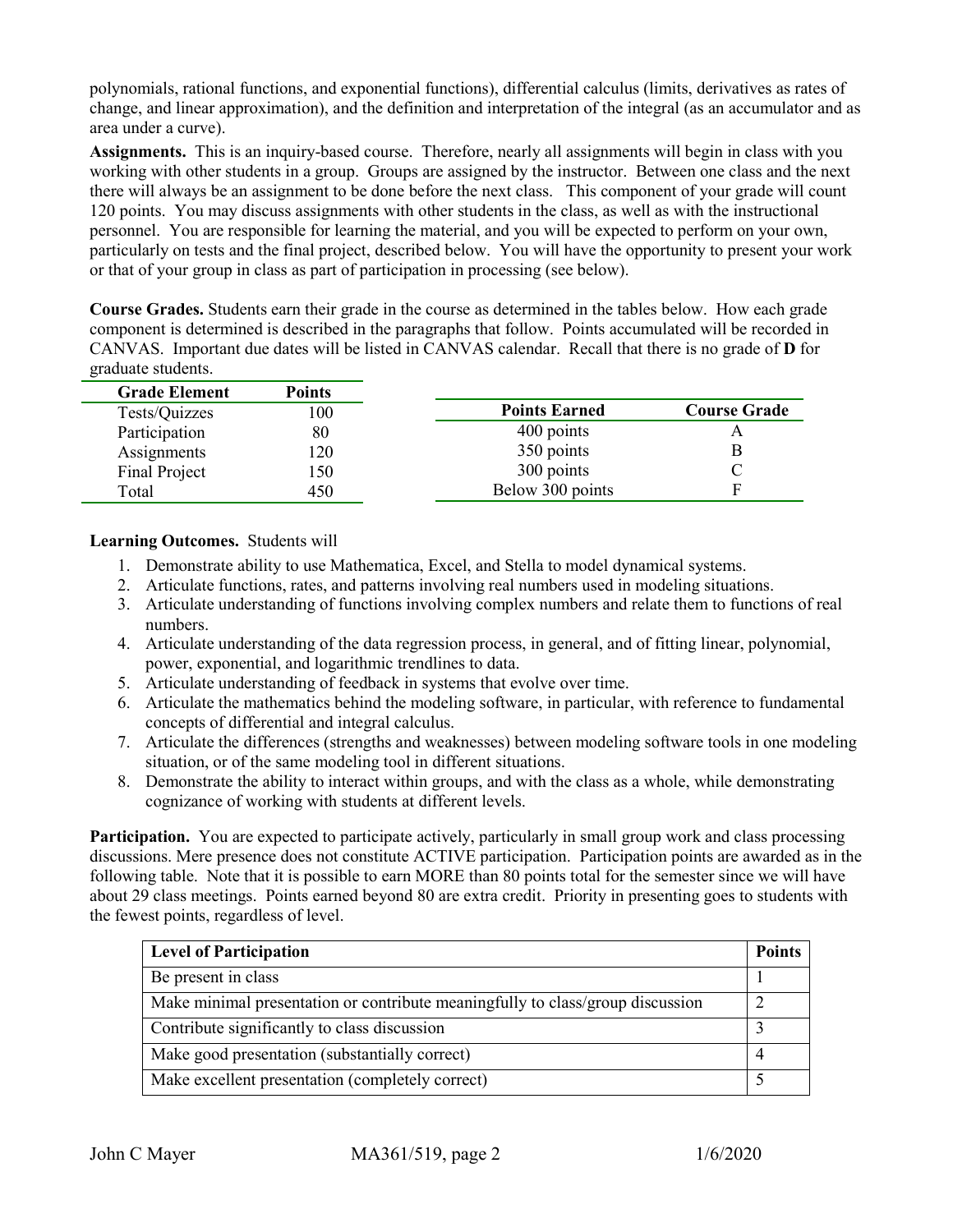**Midterm Tests and Quizzes.** There will be two tests, one at about 7 weeks and another during the final exam period, focused on determining whether or not you have learned independently to use the tools and to understand the basic building blocks relevant to the kinds of models we are constructing. The tests will be given in the computer lab. Even if you discuss assignments with colleagues, it is vital that you learn to "drive" the computer yourself. You will have NO discussion on the tests. The tests will also include questions designed to determine if you understand the mathematics and logic behind the computer models. There will be a few unannounced quizzes. This component of your work will count 100 points.

**Final Projects.** About midway through the course you will be provided with a list of several potential modeling stories, describing realistic situations to be modeled. You may also propose a project of your own design. This is intended to be independent work. You may discuss your project with other students, but you will still be expected to produce an independently constructed model and written report either using two different modeling tools (software) on the same story, and compare the tools, or build two separate models with the same or different tools, and write two reports. You will turn in a copy of your working models at least three weeks before the project due date (to be announced), for a preliminary evaluation. We will discuss your model with you promptly. Subsequently, you will revise it, if needed, and write a 10-15 page technical paper (plus Appendices) describing your models, following a Technical Paper Template we will provide. We will also give you a copy of the Scoring Guides we will use to grade your models and paper(s). This component of your grade will count 150 points.

**Make-up policy.** There are no make-up quizzes or make-ups for absence resulting in decreased credit. If you miss a class for a verifiable emergency, necessary medical appointment, or on UAB official business, the instructor will work with you to find an accommodation. Since participation, particularly in group and class discussion, is a very important part of the course, repeated unexcused absences (or late arrivals) beyond 25% of the class meetings cannot be tolerated for any reason, and will result in a grade of F for the course.

**Withdrawal.** You are expected to be aware of official UAB withdrawal policies:

**<https://www.uab.edu/students/one-stop/classes/add-drop-and-withdrawal-policy>**

**Student Conduct Codes.** You are expected to be aware of, and rigorously adhere to, the UAB codes of conduct with regard to academic honesty and inter-personal relations.

**<http://www.uab.edu/policies/content/Pages/UAB-UC-POL-0000781.aspx>**

#### **Disability Support Services**

DSS offers tutoring and special accommodations to students who qualify: **<https://www.uab.edu/students/disability/>**

The UAB DSS office is located at Hill Student Center, Suite 409, telephone: (205) 934-4205, e-mail:

**[dss@uab.edu](mailto:dss@uab.edu)**. Students who have DSS-approved accommodations should see the instructor privately for further information.